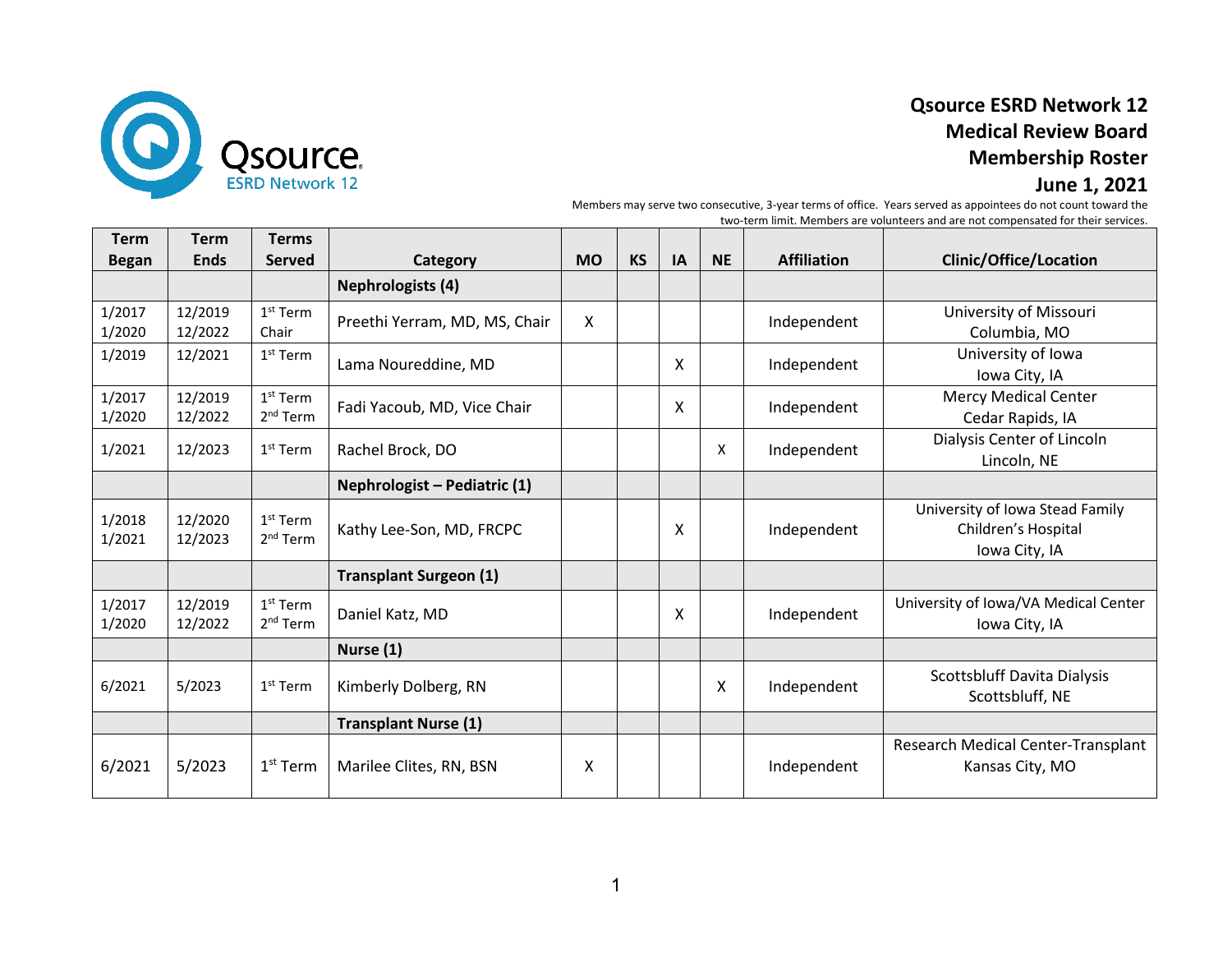

# **Qsource ESRD Network 12 Medical Review Board Membership Roster**

### **June 1, 2021**

Members may serve two consecutive, 3-year terms of office. Years served as appointees do not count toward the two-term limit. Members are volunteers and are not compensated for their services.

| <b>Term</b><br><b>Began</b> | <b>Term</b><br><b>Ends</b> | <b>Terms</b><br><b>Served</b>                | Category                             | <b>MO</b> | <b>KS</b> | IA | <b>NE</b> | <b>Affiliation</b> | <b>Clinic/Office/Location</b>                   |
|-----------------------------|----------------------------|----------------------------------------------|--------------------------------------|-----------|-----------|----|-----------|--------------------|-------------------------------------------------|
|                             |                            |                                              | Social Worker (1)                    |           |           |    |           |                    |                                                 |
| 1/2020                      | 12/2022                    | $1st$ Term                                   | Amy Lemke, MSW, LISW,<br><b>LCSW</b> |           |           | X  |           | Independent        | Mercy One Dialysis<br>Clinton, IA               |
|                             |                            |                                              | Dietitian (1)                        |           |           |    |           |                    |                                                 |
| 1/2017<br>1/2020            | 12/2019<br>12/2022         | 1 <sup>st</sup> Term<br>2 <sup>nd</sup> Term | Kathleen Upton, RD, LMNT, LD         |           |           |    | X         | DaVita             | DaVita Omaha West<br>Omaha, NE                  |
|                             |                            |                                              | <b>Administrator (2)</b>             |           |           |    |           |                    |                                                 |
| 1/2018                      | 12/2020                    | $1st$ Term                                   | Tammy Boone, RN                      | X         |           |    |           | <b>FMC</b>         | <b>FMC St. Louis Northeast</b><br>St. Louis, MO |
| 6/2021                      | 5/2023                     | $1st$ Term                                   | Christie Smith, BSN                  | Χ         |           |    |           | Independent        | Chromalloy Kidney Center<br>St. Louis, MO       |
|                             |                            |                                              | <b>Technician (2)</b>                |           |           |    |           |                    |                                                 |
| 1/2018<br>1/2021            | 12/2020<br>12/2023         | $1st$ Term<br>2 <sup>nd</sup> Term           | Ethan Wyse, CCHT                     | X         |           |    |           | <b>FMC</b>         | <b>Fresenius Acute</b><br>Riverside, MO         |
|                             |                            |                                              | <b>Patient Representatives (5)</b>   |           |           |    |           |                    |                                                 |
| 10/2021                     | 12/2022                    | $1st$ Term                                   | Rowena Laura Novy                    |           |           |    | Χ         |                    | Bellevue, NE                                    |
| 1/2019                      | 12/2021                    | $1st$ Term                                   | Jeramy LaFollette                    | X         |           |    |           |                    | Lee's Summit, MO                                |
| 1/2019                      | 12/2021                    | $1st$ Term                                   | Mike Bronson-PAC Chair<br>Ex-Officio |           | X         |    |           |                    | Tonganoxie, KS                                  |